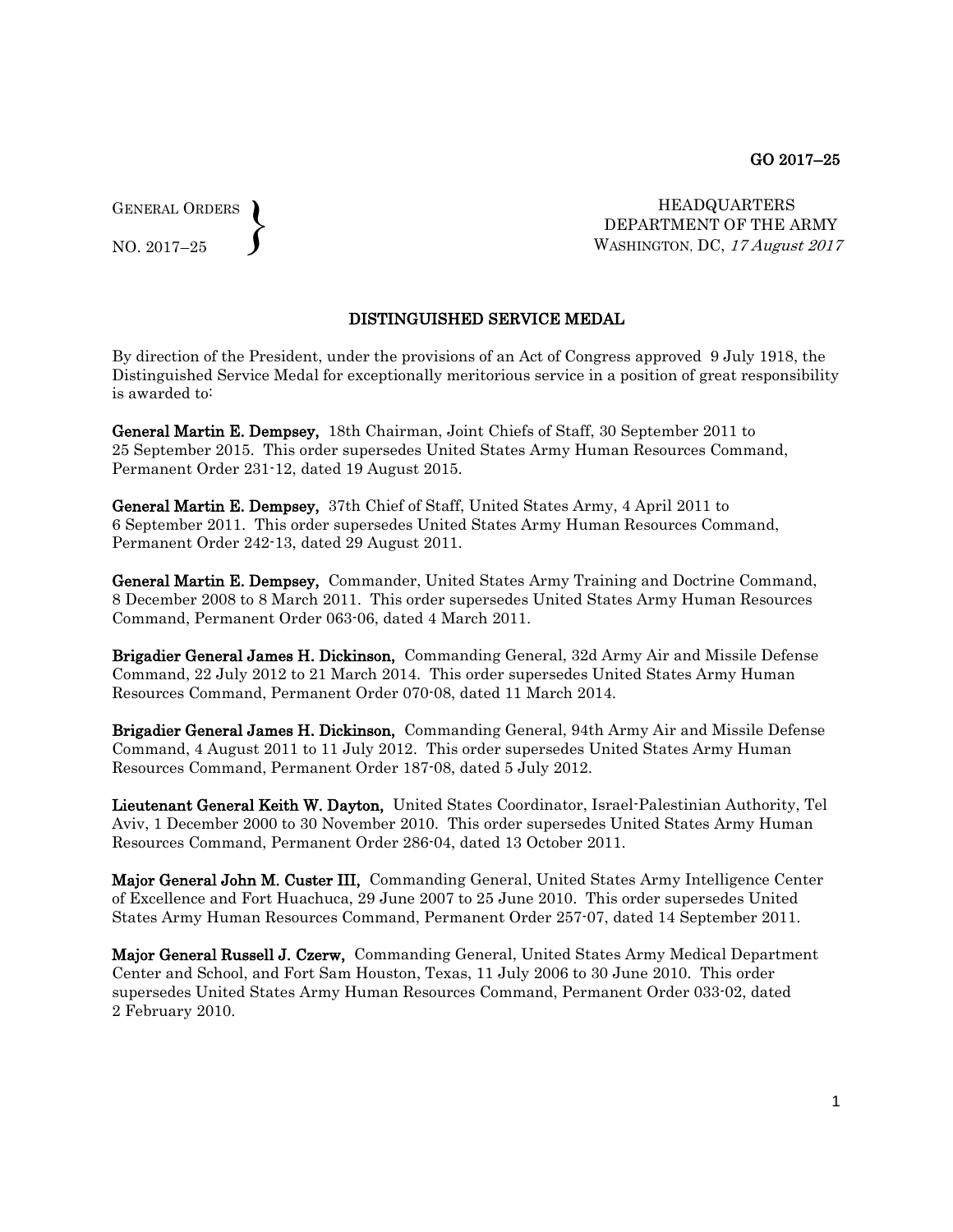## GO 2017–25

Major General Stephen C. Dabadie, Assistant Adjutant General, Louisiana National Guard and Director, Louisiana Military Department, 1 August 2007 to 30 April 2016. This order supersedes United States Army Human Resources Command, Permanent Order 200-03, dated 18 July 2016.

Major General Kenneth R. Dahl, Deputy Commanding General, I Corps, 17 July 2013 to 17 August 2015. This order supersedes United States Army Human Resources Command, Permanent Order 211-02, dated 30 July 2015.

Major General Edward M. Daly, Deputy Chief of Staff, U.S. Army Materiel Command, 6 January 2014 to 10 August 2016. This order supersedes United States Army Human Resources Command, Permanent Order 133-09, dated 12 May 2016.

Major General Susan A. Davidson, Commanding General, Military Surface Deployment and Distribution Command, 13 June 2014 to 6 June 2016. This order supersedes United States Army Human Resources Command, Permanent Order 235-04, dated 22 August 2016.

Major General Walter L. Davis, Deputy Commanding General, United States Army North, 1 January 2003 to 31 December 2012. This order supersedes United States Army Human Resources Command, Permanent Order 258-05, dated 14 September 2012.

Major General John E. Davoren, Commander, 35th Infantry Division, 31 October 2003 to 31 October 2013. This order supersedes United States Army Human Resources Command, Permanent Order 319-04, dated 15 November 2013.

Major General Myles L. Deering, Adjutant General, Oklahoma Army and Air Army National Guard, 1 February 2005 to 31 January 2015. This order supersedes United States Army Human Resources Command, Permanent Order 077-03, dated 18 March 2015.

Major General Genaro J. Dellarocco, Commanding General, United States Army Test and Evaluation Command, 27 July 2003 to 26 July 2013. This order supersedes United States Army Human Resources Command, Permanent Order 192-04, dated 11 July 2013.

Brigadier General Donald J. Currier, Commander, California Army National Guard, 7 December 2002 to 6 December 2012. This order supersedes United States Army Human Resources Command, Permanent Order 002-11, dated 2 January 2014.

Brigadier General Annette M. Deener, Director, Maryland National Guard Joint Staff, Maryland Army National Guard, 1 June 2002 to 31 May 2012. This order supersedes United States Army Human Resources Command, Permanent Order 137-02, dated 16 May 2012.

Brigadier General Peter A. Deluca, Division Commander, United States Army Corps of Engineers Mississippi Valley Division and President-Designee of the Mississippi River Commission, 28 August 2004 to 29 August 2014. This order supersedes United States Army Human Resources Command, Permanent Order 211-07, dated 30 July 2014.

Brigadier General Michael D. Devine, Commanding General, 301st Maneuver Enhancement Brigade, 15 April 2003 to 15 April 2013. This order supersedes United States Army Human Resources Command, Permanent Order 298-16, dated 24 October 2012.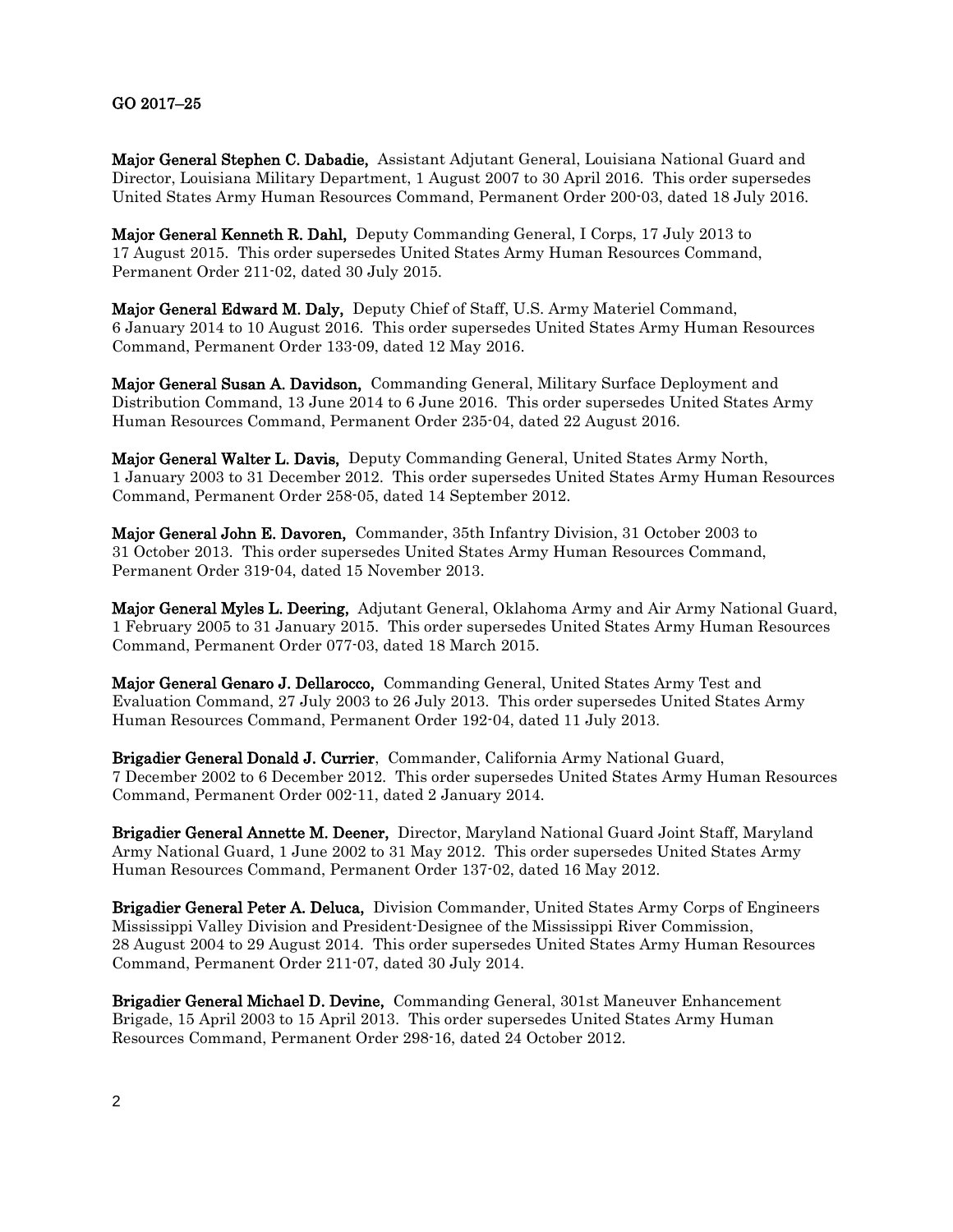**Colonel Donald G. Curry Jr.,** Staff Judge Advocate, Headquarters, Training and Doctrine Command, 1 November 2000 to 31 October 2010. This order supersedes United States Army Human Resources Command, Permanent Order 116-20, dated 26 April 2010.

Colonel Peter J. Curry, Chief, Alliance Military Coordination Center, 10 June 2003 to 30 September 2013. This order supersedes United States Army Human Resources Command, Permanent Order 298-03, dated 25 October 2013.

Colonel Gregory L. Daniels, Professor and Department Head, Department of Physical Education, United States Military Academy, 1 October 2005 to 30 September 2015. This order supersedes United States Army Human Resources Command, Permanent Order 072-04, dated 13 March 2015.

Colonel Patricia Darnauer, Commander, Carl R. Darnall Army Medical Center, 1 December 2005 to 30 November 2015. This order supersedes United States Army Human Resources Command, Permanent Order 139-09, dated 19 May 2015.

Colonel Anne L. Davis, Executive Officer to the Executive Deputy to the Commanding General, Headquarters, Army Material Command, 1 June 2002 to 30 June 2011. This order supersedes United States Army Human Resources Command, Permanent Order 059-04, dated 8 February 2011.

Colonel Brant V. Dayley, Office of the Deputy Chief of Staff, G-3/5/7, United States Army, 31 August 2006 to 31 August 2016. This order supersedes United States Army Human Resources Command, Permanent Order 246-01, dated 2 September 2016.

Colonel Marcus F. De Oliveira, Commander, Joint Task Force-Bravo, 1 September 2004 to 31 August 2014. This order supersedes United States Army Human Resources Command, Permanent Order 140-11, dated 20 May 2014.

Colonel Darryl C. Dean, Chief of Staff, United States Army Evaluation Center, Alexandria, VA, 31 March 2001 to 31 March 2011. This order supersedes United States Army Human Resources Command, Permanent Order 080-05, dated 21 March 2011.

Colonel Joseph P. Deantona, Military Deputy Athletic Director of Intercollegiate Athletics, United States Military Academy, 1 June 2004 to 31 May 2014. This order supersedes United States Army Human Resources Command, Permanent Order 099-14, dated 9 April 2014.

Colonel Bernard L. Dekoning, 15th Commander, United States Army Medical Research Institute of Infectious Diseases, 1 January 2003 to 31 December 2013. This order supersedes United States Army Human Resources Command, Permanent Order 177-04, dated 26 June 2013.

Colonel Yolanda C. Dennis-Lowman, Executive Officer to the Commanding General, United States Army Materiel Command, 1 June 2003 to 31 May 2013. This order supersedes United States Army Human Resources Command, Permanent Order 116-07, dated 26 April 2013.

Command Sergeant Major Daniel A. Dailey, Command Sergeant Major, United States Army Training and Doctrine Command, 4 November 2011 to 9 January 2015. This order supersedes United States Army Human Resources Command, Permanent Order 337-02, dated 14 December 2014.